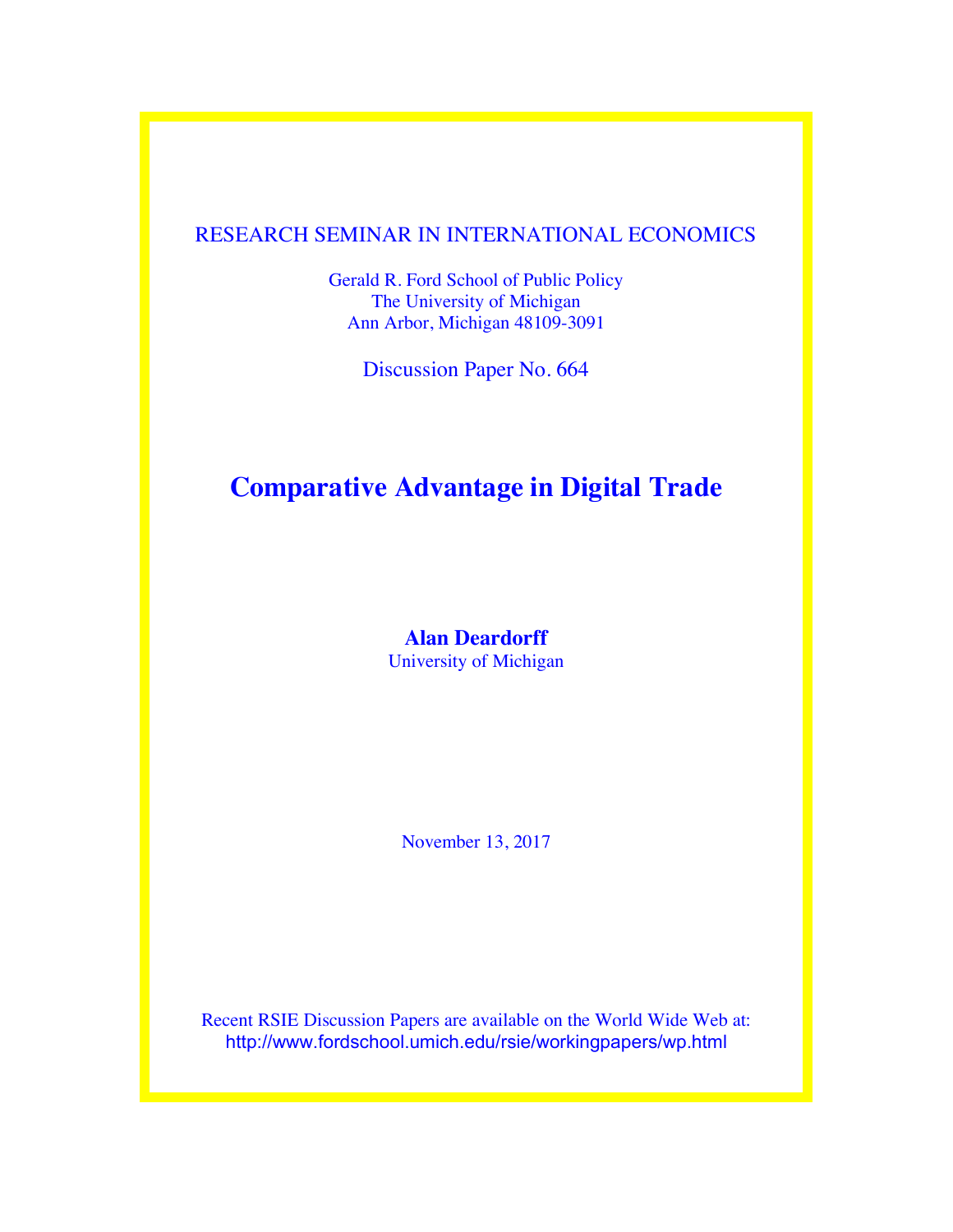# **Comparative Advantage in Digital Trade**

**Alan V. Deardorff**

**The University of Michigan**

November 13, 2017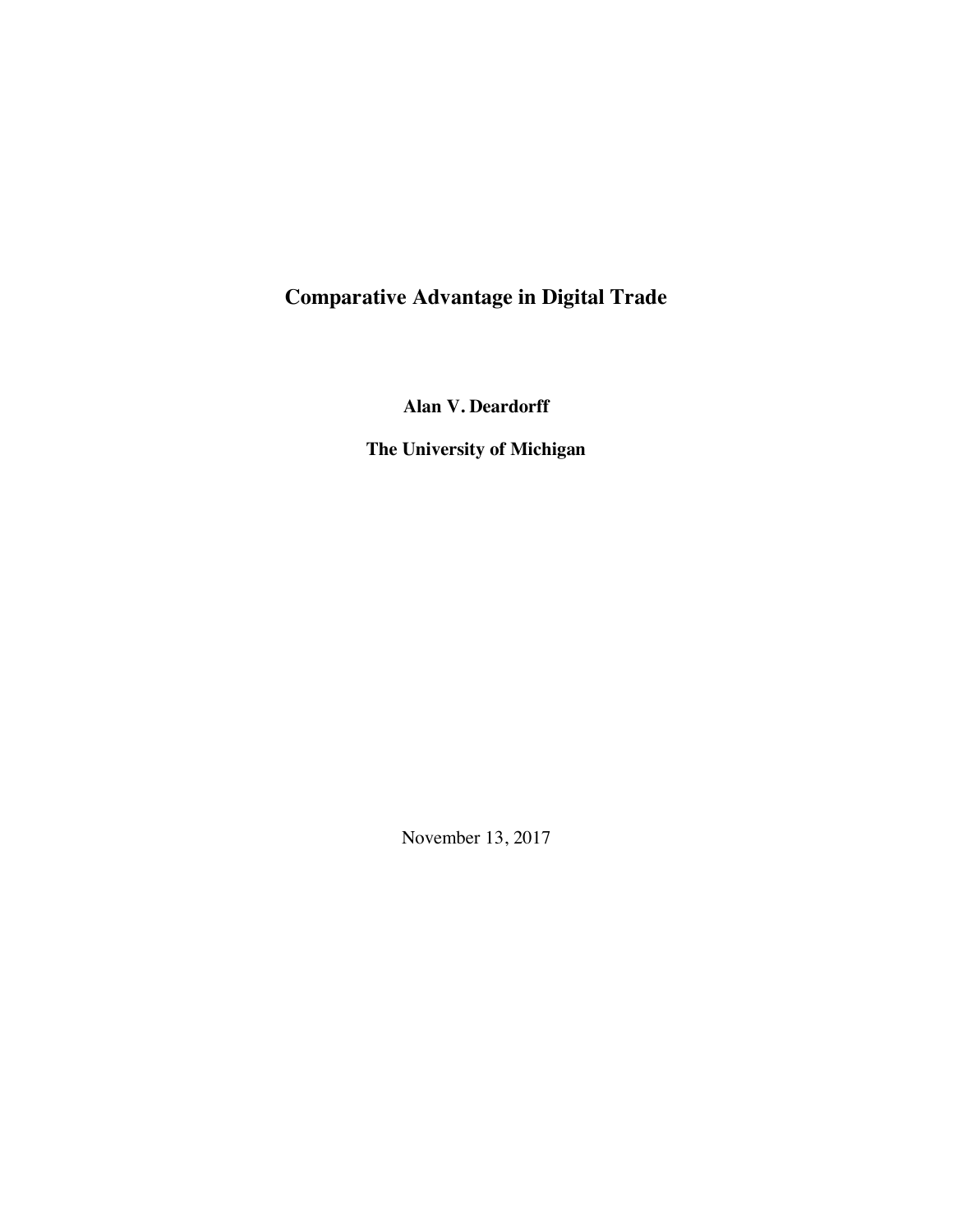#### **ABSTRACT**

#### **Comparative Advantage in Digital Trade**

#### **Alan V. Deardorff**

#### **The University of Michigan**

Digital trade takes a variety of forms, several of which are examined here with regard to whether they can be explained by comparative advantage. The five forms of digital trade considered are 1) physical products that are advertised, ordered, and/or paid for digitally, but transported by normal trade means; 2) digital products (music, movies, books, software) that are transmitted to purchasers via the internet and are most likely to be marketed and paid for via that as well; 3) services that are provided remotely by digital means; 4) data storage and computer applications accessible in the "cloud"; and 5) web platforms that serve an international audience and are supported by advertising. I argue that the first three of these can be well explained by comparative advantage, but there are problems with the last two.

**Keywords:** Digital trade **Correspondence:** Comparative advantage

**JEL Subject Code:** F1 Trade Ford School of Public Policy F11 Neoclassical Trade Models University of Michigan

Alan V. Deardorff Ann Arbor, MI 48109-3091

Tel. 734-764-6817 Fax. 734-763-9181 E-mail: alandear@umich.edu http://www-personal.umich.edu/~alandear/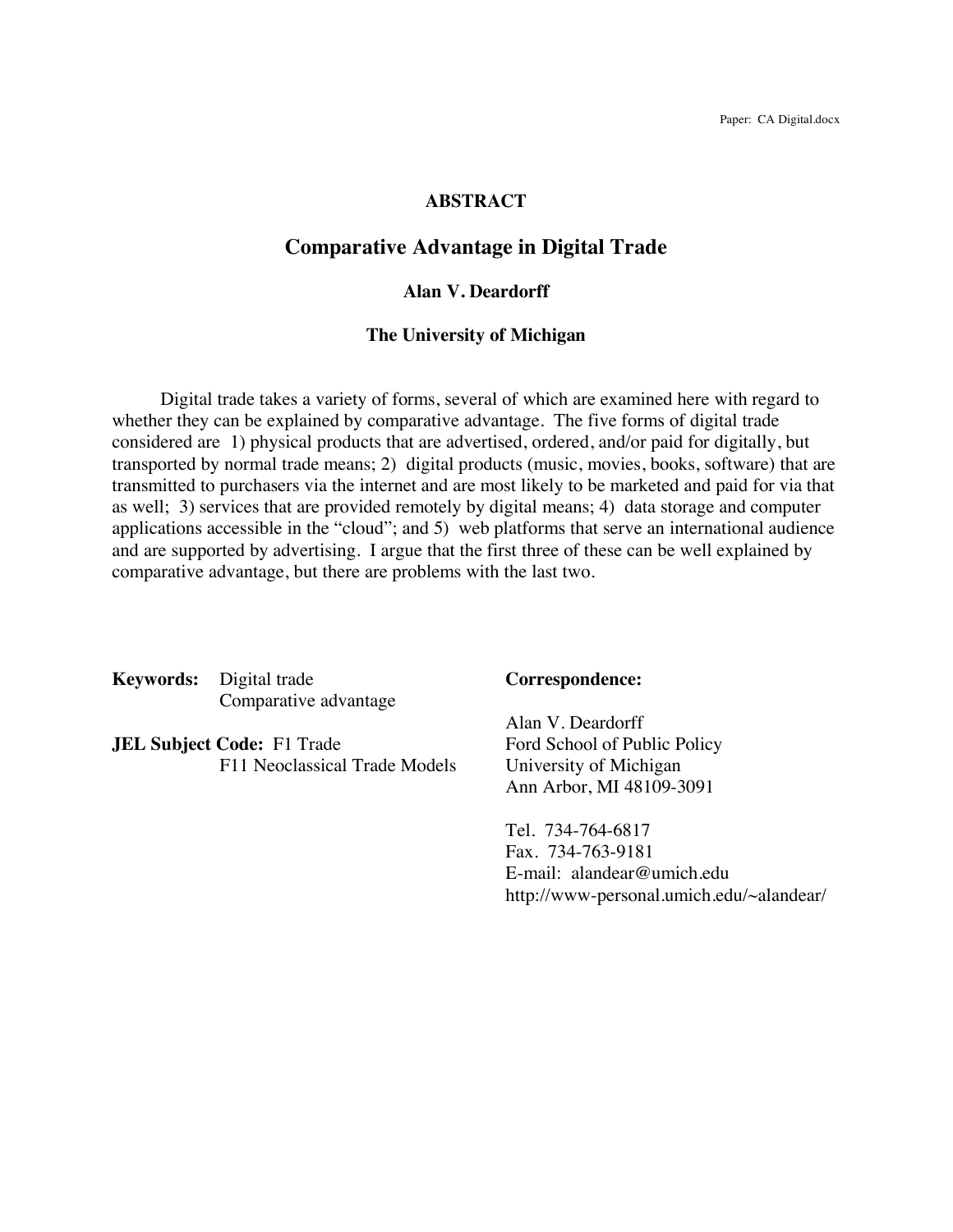### **Comparative Advantage in Digital Trade\***

**Alan V. Deardorff The University of Michigan**

#### **I. Introduction**

When Ricardo formulated what we now call his Law of Comparative Advantage, international trade took the form of goods being produced in one country and being transported by land or sea to another. His law was based on the need to locate production most efficiently in terms of the cost of production itself and the cost of moving goods to where they would be consumed. The latter might cause a good to be produced in a country without a relative cost advantage in its production, but it would never cause it to export the good. The Law of Comparative Advantage has served two important purposes during the two centuries since its publication: To explain the pattern of trade and to explain the gains from trade. For the pattern of trade, the Law predicts that if trade is not distorted by policy, countries will export goods for which they have relative cost of production lower than in their trading partners. For the gains from trade, the Law explains that trading in this fashion can reduce the overall costs of what people everywhere are able to consume.

For most of the 200 years, trade continued in much the same way as when Ricardo wrote, although transport became faster and cheaper, including eventually by air. Only in the late  $20<sup>*</sup>$  century did a form of international trade appear that might have

 <sup>\*</sup> I thank Simon Evenett for asking me to write about this, and for be patient as I missed his deadline.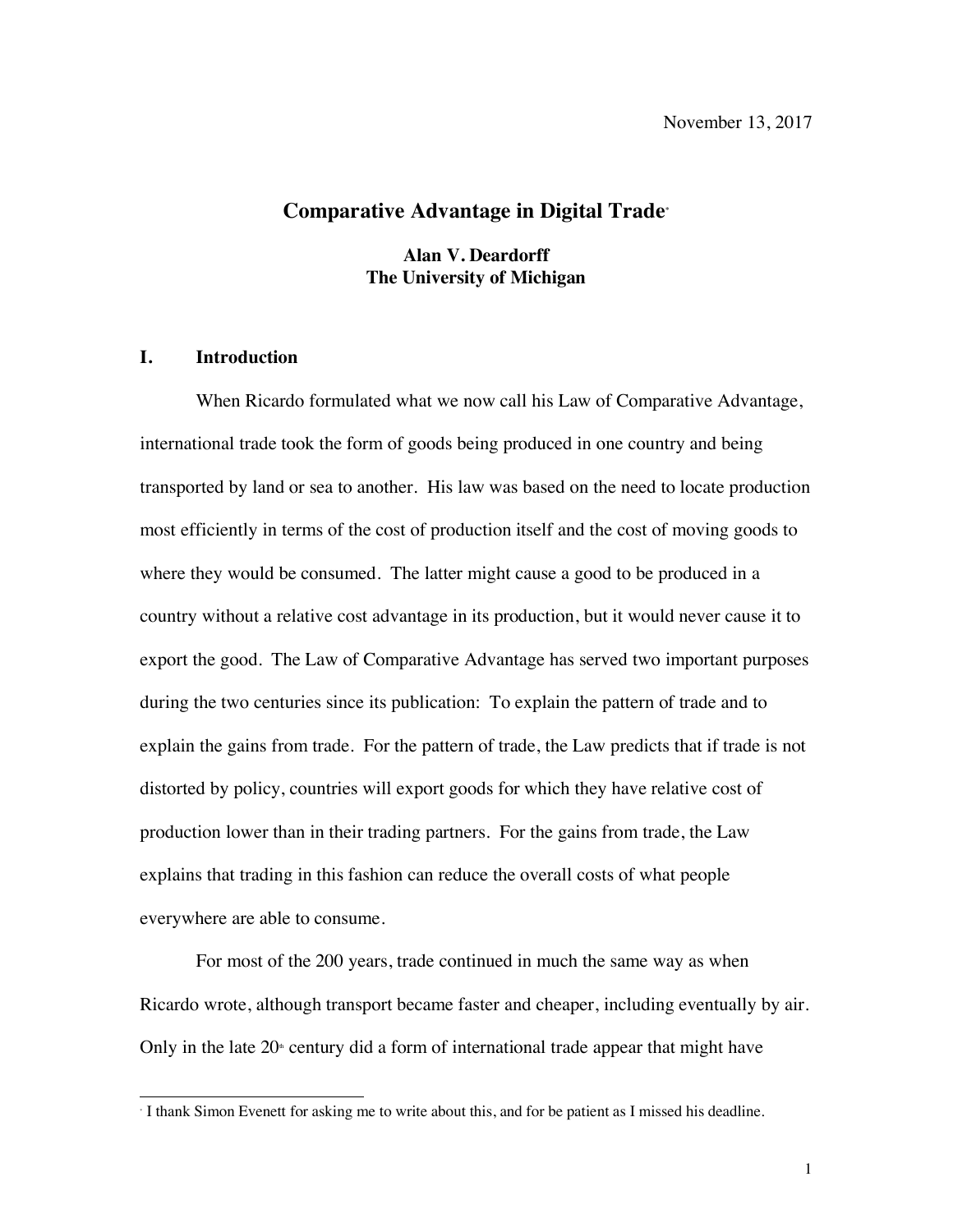challenged Ricardo's conception: international trade in services. At first, trade economists tended to deny that trade in services was possible, since services typically require the presence in one location of both the producer and the consumer. Either might themselves travel to the location of the other (what today we would call modes 2 and 3 of services trade), but since that was movement of people (as is mode 4), we didn't initially call it international trade. Only when a producer could provide a service from across a border without either party themselves crossing it (what we now call mode 1) did it seem to warrant being called trade. Only in the  $20<sup>th</sup>$  century did that begin to be possible, through means of communication such as telegraph, telephone, telex, etc., and the services that could be provided by these means were very limited.

This state of affairs might have continued longer were it not for the efforts of some major international service providers to get their products reclassified as trade in order to come under the auspices to the GATT, the General Agreement on Tariffs and Trade. The late Harry Freeman, a graduate and friend of the economics department at the University of Michigan and an officer of American Express, led a push to include trade in services within the Uruguay Round of international trade negotiations, which then included its GATS – General Agreement on Trade in Services – as one of the three pillars of the World Trade Organization.1

As trade in services was becoming "a thing," my colleague Bob Stern organized one of his many conferences to deal with the topic, and he asked me to contribute something about comparative advantage as it applies to, or does not apply to, trade in

 <sup>1</sup> In an addendum to his obituary of Freeman, Shapiro (2011) says "Mr. Freeman was a crucial figure in the movement to persuade members of Congress and the executive branch to include services — "travel, education, business services, financial and banking services," as he once defined them — in trade negotiations."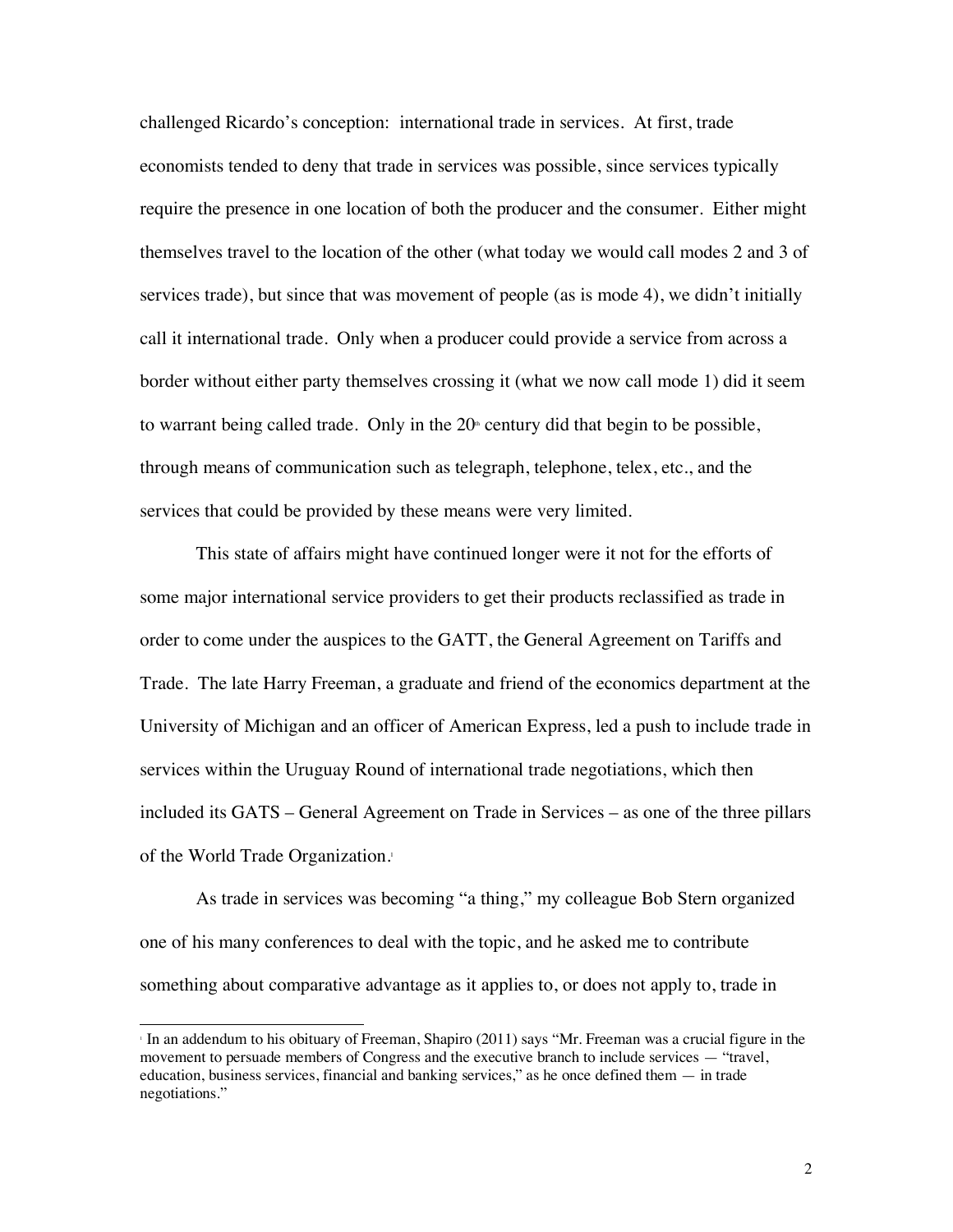services. I contributed the paper Deardorff (1985). In it I examined the three different kinds of trade in services that I could think of at the time: "trade services," such as transportation, that are demanded as a part of international trade in goods; services provided by entities that travel to the location of their consumer; and services that are provided across the border by some remote means. Focusing only on the extent to which the concept of comparative advantage could be used to explain the pattern of trade, not the gains, I argued that the first two of these could fit well into the Ricardian framework. However, for the third – cross-border service trade or mode  $1 - I$  found a case in which the normal application of comparative advantage would incorrectly predict trade.

The example could be easily understood within the context of an otherwise Heckscher-Ohlin 2x2 model of trade, but in which one of the two factors is able to contribute to the production of the service from across the border. Suppose, for example, that the factors are labor and management, with labor needed at the location of the consumer but management operating from a distance to produce the service (but not the good). If the service is relatively labor intensive, then the management-abundant country will have a relatively high relative price for the service in autarky, yet will export the service if there is free trade. Thus the relative autarky price suggests a comparative disadvantage in services, even though the country's abundance of management makes it the most efficient provider of services abroad, where it can employ from a distance the cheaper labor that is available there.

My conclusion, then, was that comparative advantage as we have understood it since Ricardo will not always work for explaining trade in services. I have been asked, now, to look at form of trade that is even newer than trade in services – digital trade –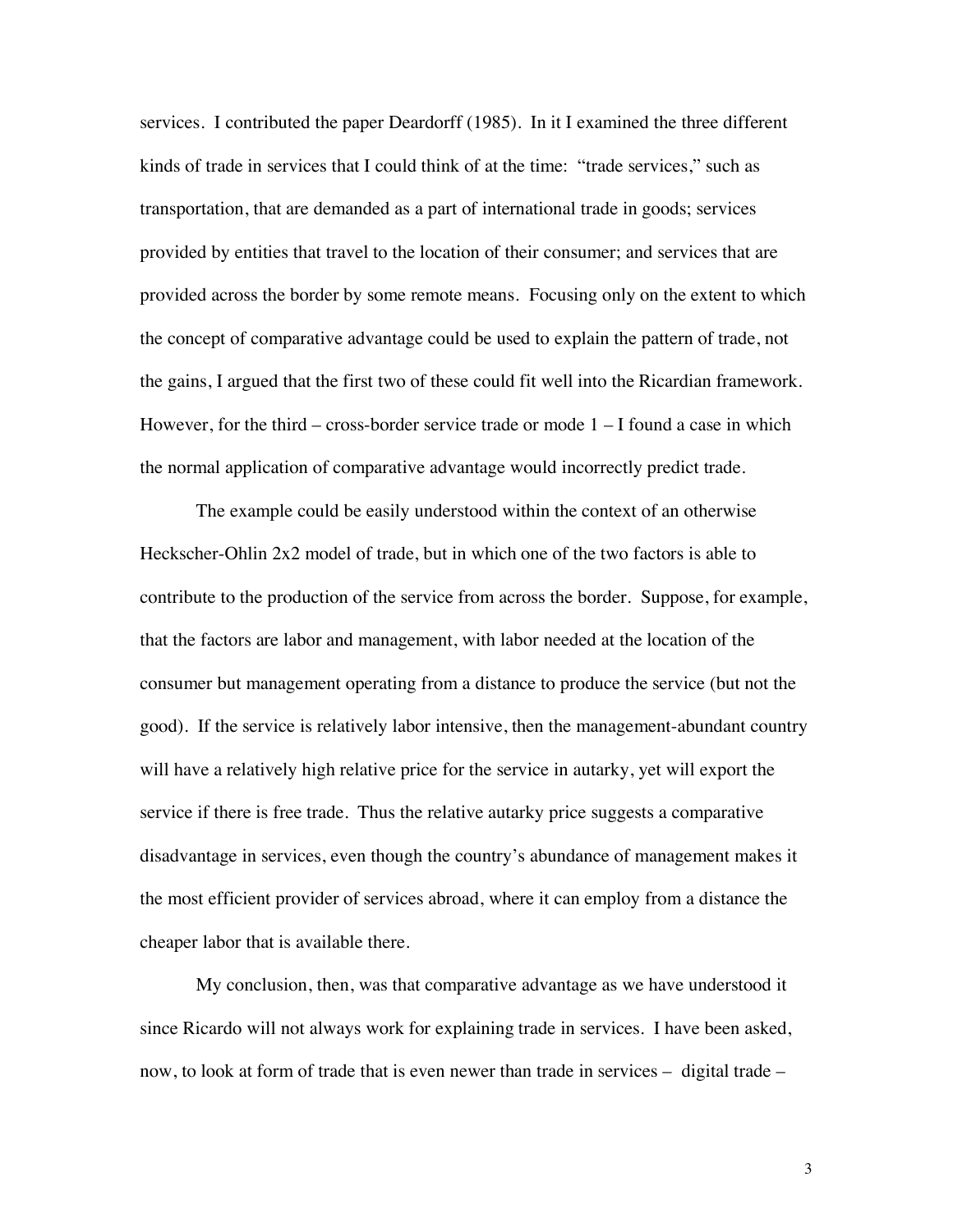and examine whether comparative advantage works for explaining that. As should be clear already, the answer must surely be that it does not always work, since some digital trade is just an example of the mode 1 services trade that I examined before.

I will not therefore conduct any formal analysis here. Instead, I will just talk through the several types of digital trade that I have been able to think of and discuss how they may or may not fit into our conceptions of comparative advantage. Note that, as in my earlier paper, I am concerned only with whether comparative advantage is a useful tool for understanding the pattern of trade (who exports what to whom), not whether there are gains from trade. I presume that the usual benefits of free-market transactions apply as well to digital trade as to other forms of trade, as long as those markets are not distorted. Whether digital markets are more or less likely to include such distortions is a topic for another day.

#### **II. Digital Trade**

There is no standard definition of digital trade. USITC (2013) defines it in a Glossary (p. xii) as "the delivery of products and services over either fixed-line or wireless digital networks," but also says (p. xv) "There is no standard or generally accepted definition for 'digital trade.'" In the sequel to that report, USITC (2014, p. 29) "defines digital trade as U.S. domestic commerce and international trade in which the Internet and Internet-based technologies play a particularly significant role in ordering, producing, or delivering products and services."

Since I am interested here in the comparative advantage of countries, I will ignore domestic commerce and define international digital trade as follows:

4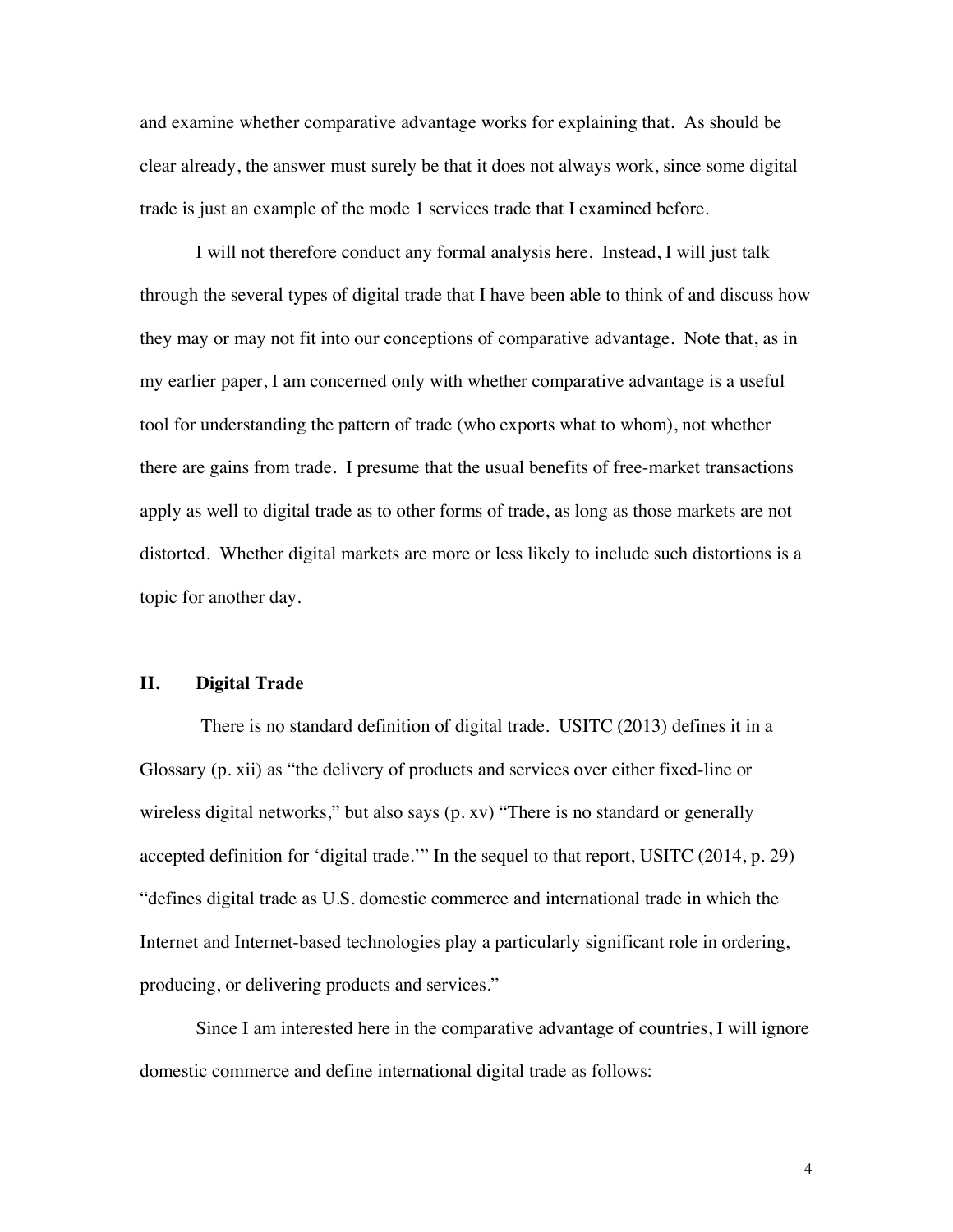• Commerce involving more than one country for which the product itself is digital and/or any of the following are accomplished at least in part by using the internet or a similar digital technology: advertising, ordering, delivering, payment, or servicing.

The least interesting form of digital trade, by this definition, would be a physical (digital) music CD or movie DVD that is marketed internationally entirely by conventional mail. It is least interesting here because, aside from one aspect of its production, it is a physical product that is traded by means that were conventional before digital trade in other forms existed.

Potentially more interesting are the following types of digital trade:

- Physical products that are advertised, ordered, and/or paid for digitally, but transported by normal trade means.
- Digital products (music, movies, books, software) that are transmitted to purchasers via the internet and are most likely to be marketed and paid for via that as well.
- Services that are provided remotely by digital means.
- Data storage and computer applications accessible in the "cloud."
- Web platforms that serve an international audience and are supported by advertising, such as Facebook, YouTube, IMDB, Twitter, etc.

In what follows, I will discuss each of these in terms of the extent to which comparative

advantage seems applicable to explaining them. There are also several other items that I

suspect might be included as aspects of digital trade, but which I know even less about

and will therefore not consider:

- The "dark web," which apparently may do much of the above, but invisibly and illegally.
- Cryptocurrencies, such as bitcoin.
- The physical infrastructure of the internet, such as the trans-oceanic fiber optic cables that transmit the signals and are owned by companies that charge internet service providers for their use.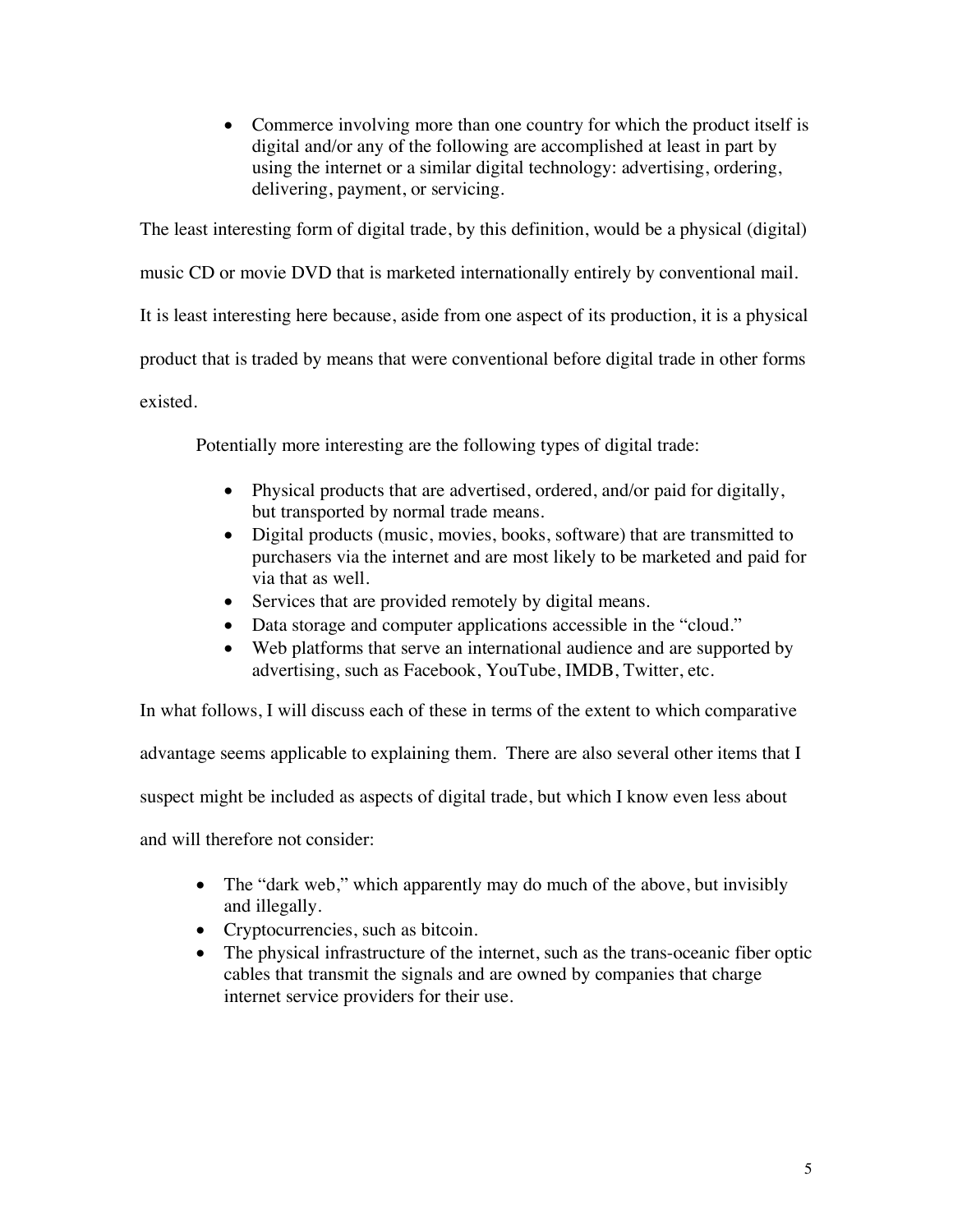#### *Physical Products*

Physical products become part of digital trade when they are advertised, ordered, and/or paid for digitally, even though they must be shipped from producers to buyers by non-digital means. The location of their production is subject to the same economic considerations as any physical good, including the costs and availability of factors of production, technology, and intermediate inputs. Therefore the role of comparative advantage in determining that location should be the same as it is for other trade. The role of the digital economy in this form of commerce is that is provides some or all of the services that the commerce requires to complete the trade, aside from transportation.

As such, it is like the "trade services" that I considered in Deardorff (1985). I argued there that trade services, even though they may be provided from a different country than either the ultimate buyer or the seller, will reflect comparative advantage. For example, the retailer Amazon may be the intermediary between a producer in China and a buyer in Canada, providing its services from the United States where the available internet technology and skilled labor are most abundant.

#### *Digital Products Delivered Electronically*

Increasing amounts of trade consist of products that never take a physical form, but are instead the steams of zeroes and ones that encode music, text, video, and computer programs. While these can be recorded on physical disks, today they more often reside in computer memories and are transmitted from seller to buyer over the internet. It is perhaps tempting to think of them, therefore, as intrinsically different from physical goods, and in one sense that is true: they can be duplicated at essentially zero

6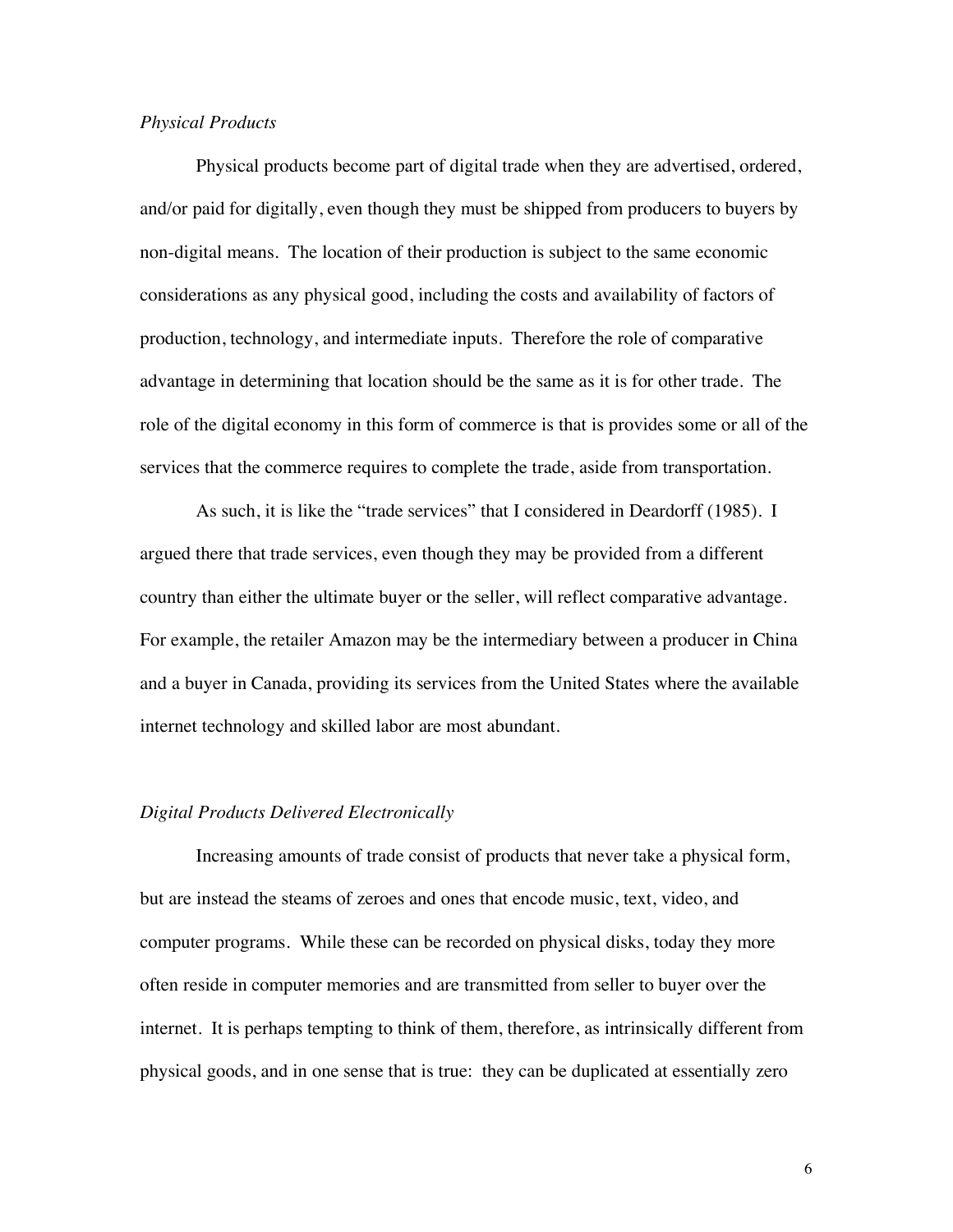cost. That, however, does not make them immune from the forces of comparative advantage, as even though the marginal cost of an additional copy is zero, the cost of the original is not. And this cost depends on the usual determinants: prices of factors of production and technology. Thus, economic forces should cause such digital products to be produced where their costs are relatively low, exactly like physical products.

The zero marginal cost of duplicating them, however, makes them not fit well into the simple Ricardian model, where marginal costs are positive and constant, while fixed costs are zero. The presence of increasing returns to scale also interferes with the Ricardian assumption of perfect competition. However, the absence of perfect competition need not invalidate the Law of Comparative Advantage. For example, although he did not comment on this aspect of his model, Krugman (1981) provided a simple model of two countries trading with monopolistic competition, and the pattern of net trade in that model conformed nicely to comparative advantage. That is, each country had a lower relative autarky price for the industry that used its relatively abundant factor, and with free trade, although it both exported and imported in that industry, its net exports were positive.<sup>2</sup>

#### *Services Provided Remotely*

As increasing numbers of services are provided digitally using computers, it has become common for these to be provided in remote locations by workers whose advantage might be their low wage or their greater expertise. With the rise of the

<sup>&</sup>lt;sup>2</sup> That model is not, however, able to accommodate the assumption of zero marginal cost, since its CES utility specification implies (with large numbers of firms) that prices are a multiple of marginal cost, and hence would be zero. I feel confident that an alternative model of monopolistic competition could also yield comparative-advantage trade based only on fixed costs, but have not yet found or been able to construct that model.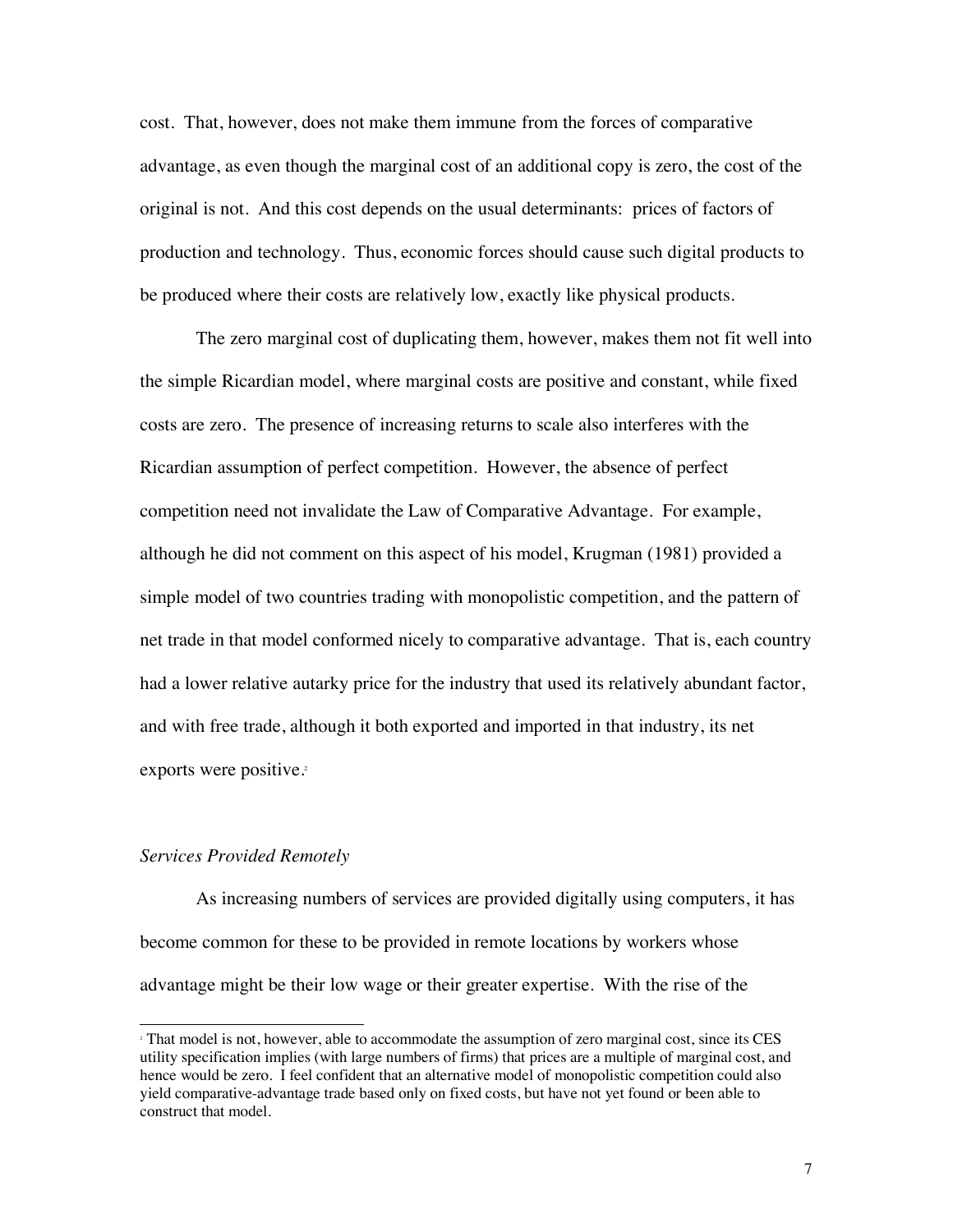internet, it is no longer necessary for these workers to communicate by mail, but instead they can be given their assignments and return the results of their work by e-mail or other purely digital means. The fact that internet communication is also nearly instantaneous means that some remotely provided services can happen in real time, as when a computer technician takes control of a customer's computer remotely and is then able to diagnose and repair it from a distance. Both forms of remote services may be traded at arm's length (a perhaps inappropriate metaphor given the distances involved) between a service company and a separate customer, or they may be provided in-house. A hybrid of these two would include the manufacturers of capital equipment that have built in digital capabilities so that the manufacturer is able to monitor performance, diagnose malfunctions, and perhaps repair them all via signals transmitted digitally.

The fact that such services are able to be provided across great distances at close to zero cost means that their costs consist almost solely of the costs of labor and capital in the location where the service originates. Thus a country will be an exporter of such a service only if it possesses the skilled labor and appropriate capital, just as if the service were to be provided at home. Comparative advantage should therefore be expected to explain such trade just as well as for trade in physical goods in Ricardo's day.

#### *The Cloud*

When my colleagues and I built our computer model of world trade, we used software and stored our data on a remote computer  $-$  a "mainframe" that I never saw. We were connected to it by phone lines and dial-up modems from computer terminals. Since then computing power and storage have both expanded and shrunk to the point that my

8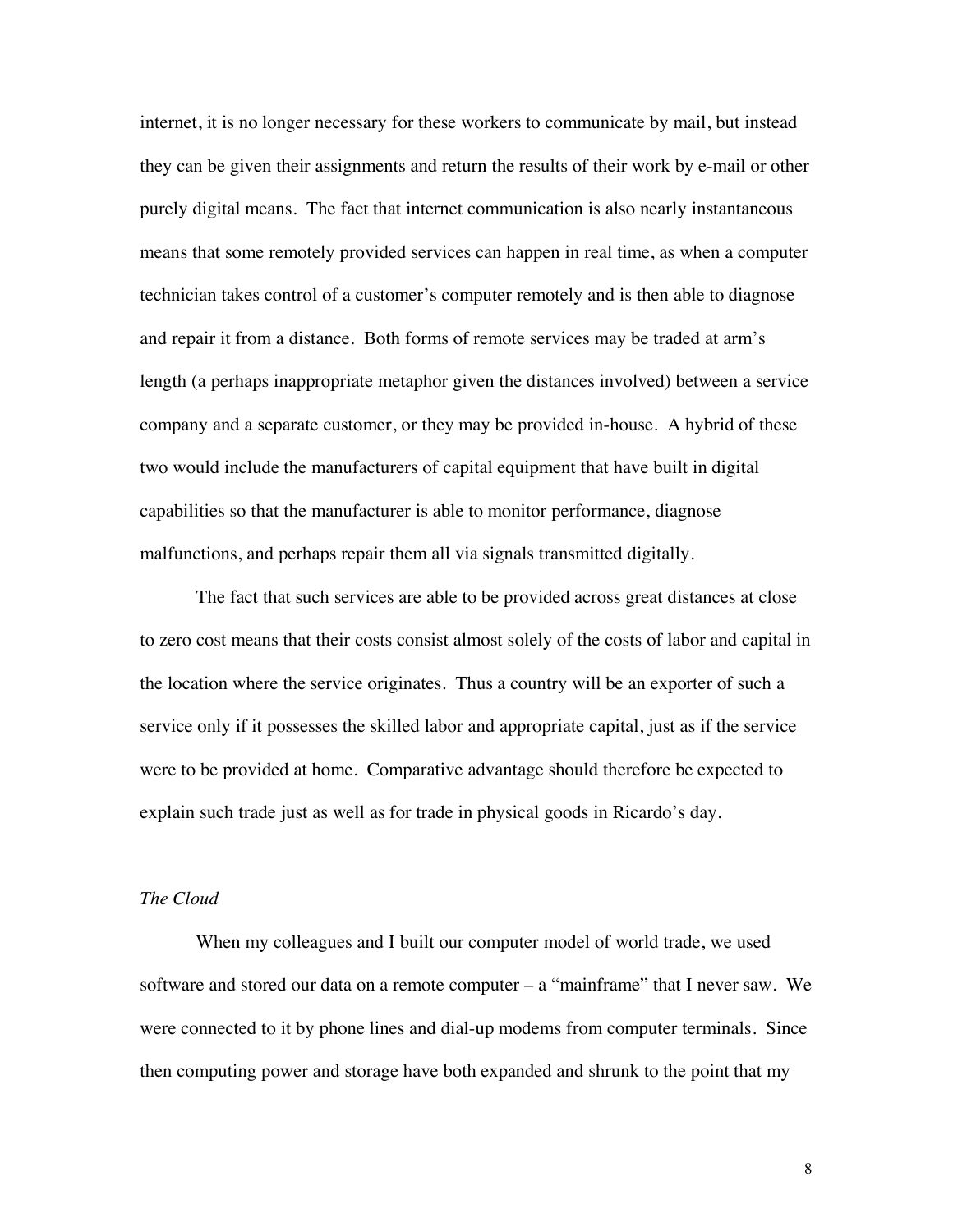phone today may have more of both than that huge machine. And yet the trend today is again for computer users to access software, data, and storage on remote computers, said to exist in "the cloud." That merely means that they are once again in large complexes of computers and digital storage, but they are accessed now by the internet, not by phone. Businesses and individuals all over the world can purchases space in the cloud and use the software that is stored there for their needs, and large companies such as Amazon sell this service both domestically and internationally. It is therefore yet another form of digital trade.

The business of selling such cloud services requires hefty doses of both human and physical capital, which need not be located in the same place or same country. Indeed, the fact that the physical capital, in the form of giant "server farms," also requires massive amounts of energy both to run and to keep them cool, may argue in favor of locating them in places with an abundance of energy, such as Iceland, while the human capital operating the system and interacting with customers locates elsewhere, such as in the United States. If this is the case, then digital cloud services may conform exactly to the case of cross-border service trade that I mentioned above, where comparative advantage may fail to explain the pattern of trade. That is, if one country has an abundance of the human capital needed to manage the cloud but a scarcity of energy, while another has cheap energy but little human capital, then neither may have a low autarky relative price for cloud services, even though in combination they do.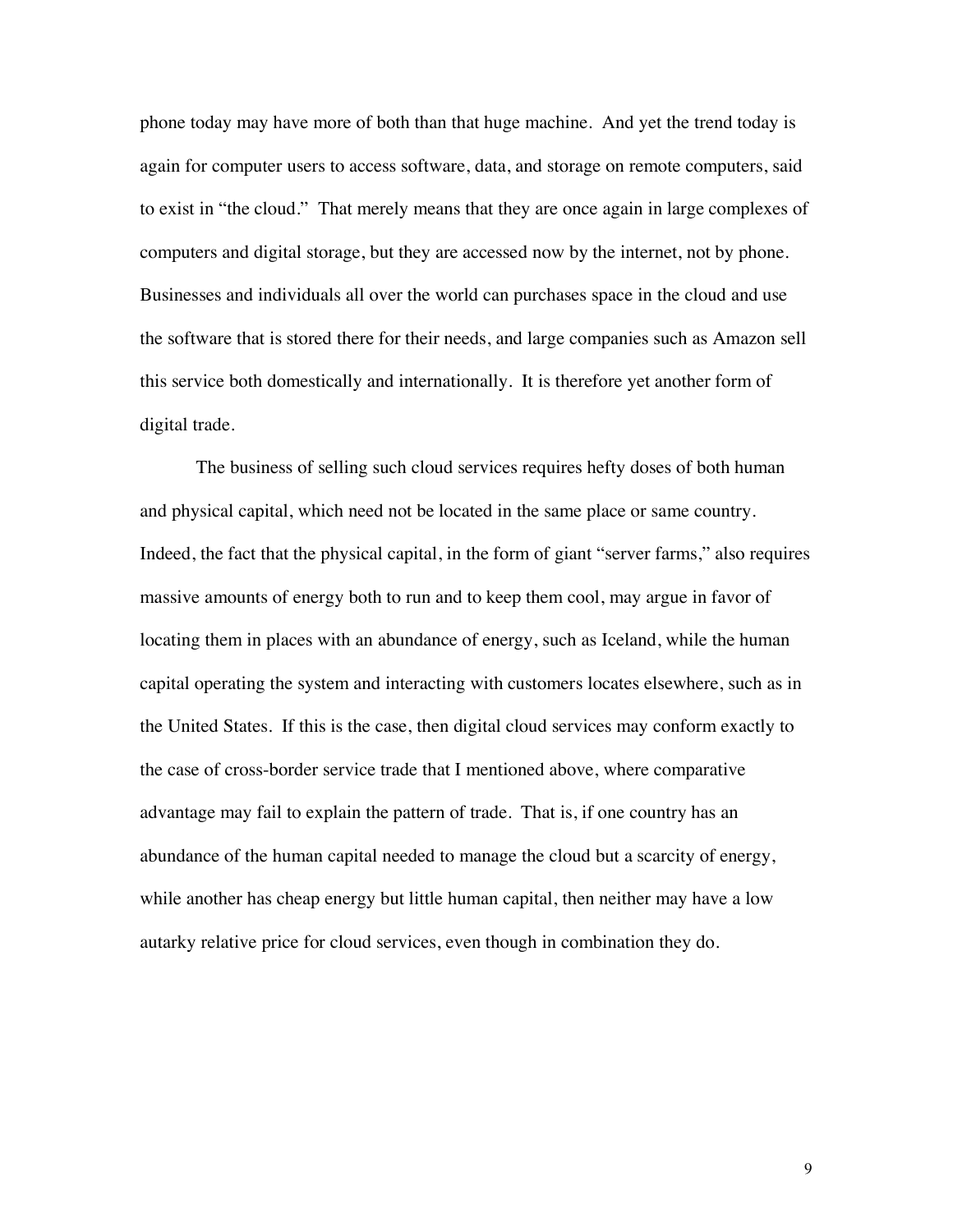#### *International Web Platforms Supported by Advertising*

The last case I will consider is web platforms that provide free content and are supported by advertising. To the extent that they serve an international audience – and the large ones surely do – then they seem to require the label of digital trade. But what are they trading? With respect to the users of their sites, they are exchanging some sort of content not for money but for the attention of their users, which in turn allows them to sell advertisements to those who want to reach those users. Had broadcast television worked across borders, then we might have included it as a form of international trade in the pre-digital era. But we would have been hard pressed to measure it.

What these platforms are really trading is the attention of their users, which they "produce" with their content, in exchange for the payment they require for advertising to those users. Since the platforms are typically based in one country but serving many, their transactions with advertisers in other countries are international trade.

To what extent can comparative advantage explain this trade? The companies that run these platforms certainly make extensive use of human and physical capital, and they may therefore tend to locate in countries with an abundance of both. That would conform with comparative advantage. However, a distinctive feature of most of these platforms is the network effects that make them successful. And these depend less on such factors of production, or even on technology, than on the timing of a firm's entry and on the size of the market that they are able initially to serve. I suspect that it is no coincidence that the largest platforms on the internet today are located in the two largest countries, the United States and China, where network effects could provide the greatest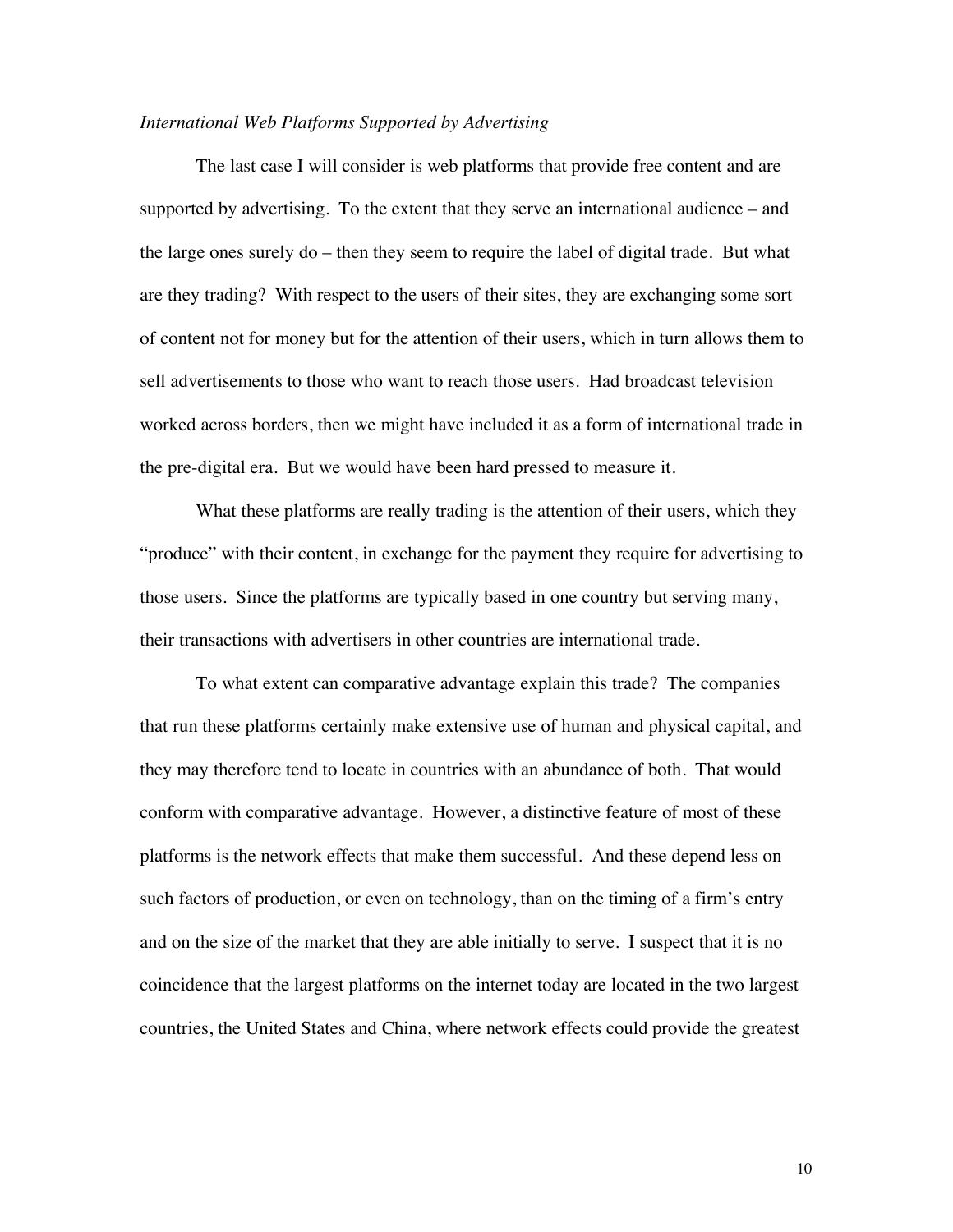benefit. And that might well have been true even if some other country – Finland, say, or South Korea – had superior factors and technology.

#### **III. Conclusion**

I am an ardent defender of the importance of comparative advantage, which I would seek to apply in areas well beyond international trade.<sup>3</sup> But as I have now looked at the topic of digital trade, I am forced to admit that not all such trade seems to be well explained by comparative advantage. Just as I found when I looked at trade in services back in the 1980s and found that one form of service trade – cross-border services – did not fit well into the Ricardian framework, I find something similar here for one form of digital trade, cloud services. In both cases, I can imagine a country having a high relative autarky price for such trade and nonetheless being able to export it successfully. In these two cases, the key is that the trade draws upon factors from two different countries, harnessing the abundance in both to a form of trade that neither might be able to do efficiently alone.

I also find myself questioning the relevance of comparative advantage for explaining the form of digital trade that builds on platforms whose success depends on network effects. Here too, I see countries successfully exporting for reasons that have more to do with country size than inherent comparative advantage.

I conclude, therefore, that comparative advantage remains a very useful tool, but its application is not universally valid.

 <sup>3</sup> I would like, for example, for successful scholarship to reflect comparative advantage in either theoretical or empirical research, rather than requiring that all scholars excel at both.